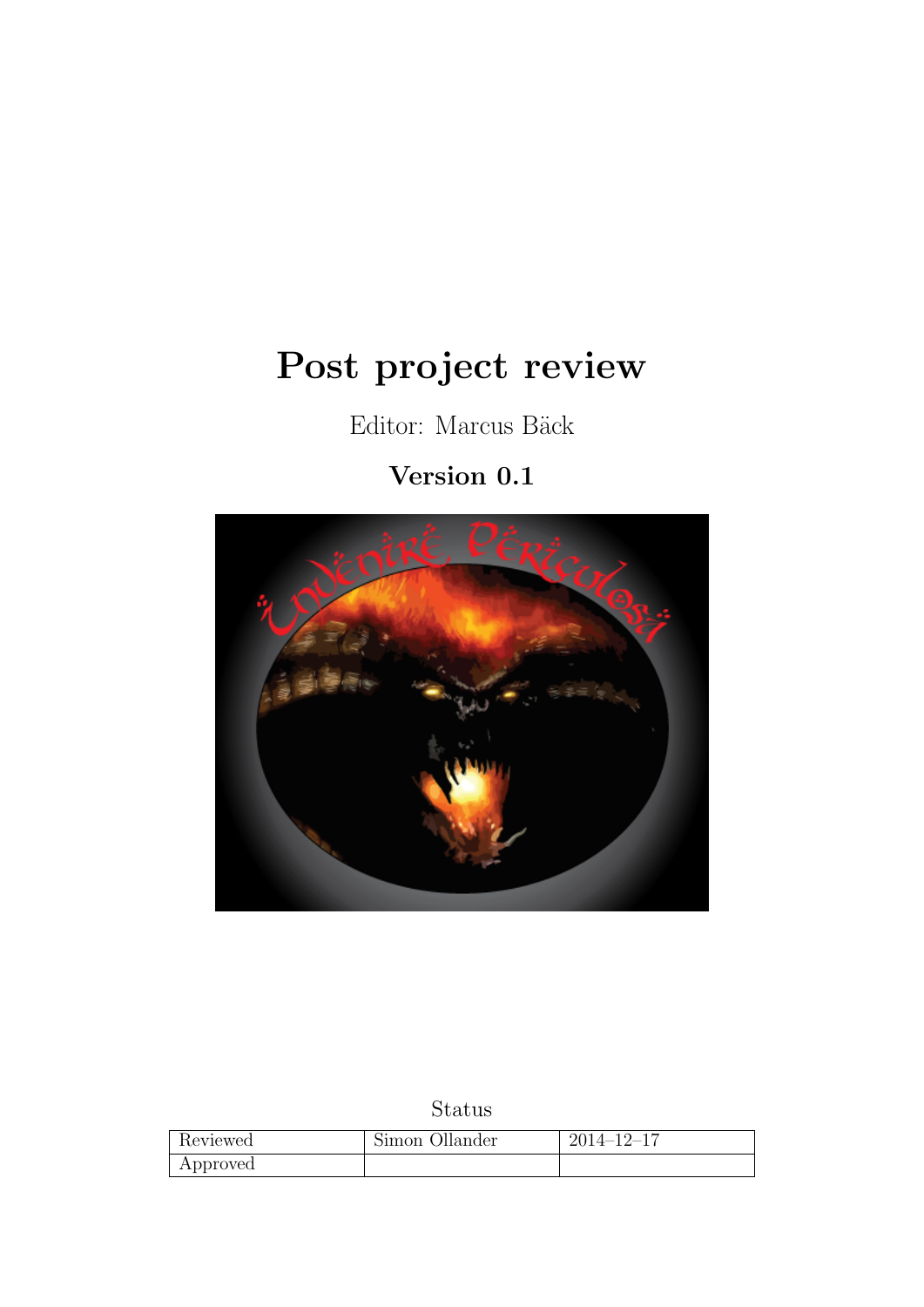

# PROJECT IDENTITY

#### 2014/HT, Invenire Periculosa Linköping University, Dept. of Electrical Engineering (ISY)

| $\sim$ 20 $\mu$ 20 $\mu$ 20 $\mu$ 20 $\mu$ 20 $\mu$ |                          |             |                      |  |
|-----------------------------------------------------|--------------------------|-------------|----------------------|--|
| Name                                                | Responsibility           | Phone       | Email                |  |
|                                                     |                          |             | (@student.liu.se)    |  |
| Martin Szilassy (MS)                                | Project manager (PM)     | 070-8840295 | marsz918             |  |
| Marcus Bäck (MB)                                    | Responsible for docu-    | 070-6924804 | marba751             |  |
|                                                     | mentation (DOC)          |             |                      |  |
| Victoria Alsén (VA)                                 | Chief of tests           | 073-9409540 | vical <sub>845</sub> |  |
| Johan Källström (JK)                                | Chief of design          | 073-0718371 | johka546             |  |
| Mikael Hammar (MH)                                  | Master of SLAM           | 070-2658294 | mikha087             |  |
| Daniel $\overline{O}$ rn $(D\overline{O})$          | Chief of hardware        | 073-6448910 | $d$ anor $434$       |  |
| Olof Zetterlund $(OZ)$                              | Chief of information     | 073-7133822 | olozel 83            |  |
| Simon Ollander (SO)                                 | Junior technical advisor | 073-8322898 | simol515             |  |

#### Group members

Email list for the whole group: balrog-2014@googlegroups.com Web site: <http://www.isy.liu.se/edu/projekt/tsrt10/2014/bandvagn/>

Customer: SAAB Bofors Dynamics, Linköping Customer contact: Torbjörn Crona, torbjorn.crona@saabgroup.com Course leader: Daniel Axehill, +46 13 284042, daniel@isy.liu.se Client: Hanna Nyqvist, +46 13 281 353, hanna.nyqvist@liu.se Tutor: Martin Lindfors, +46 13 281365, martin.lindfors@liu.se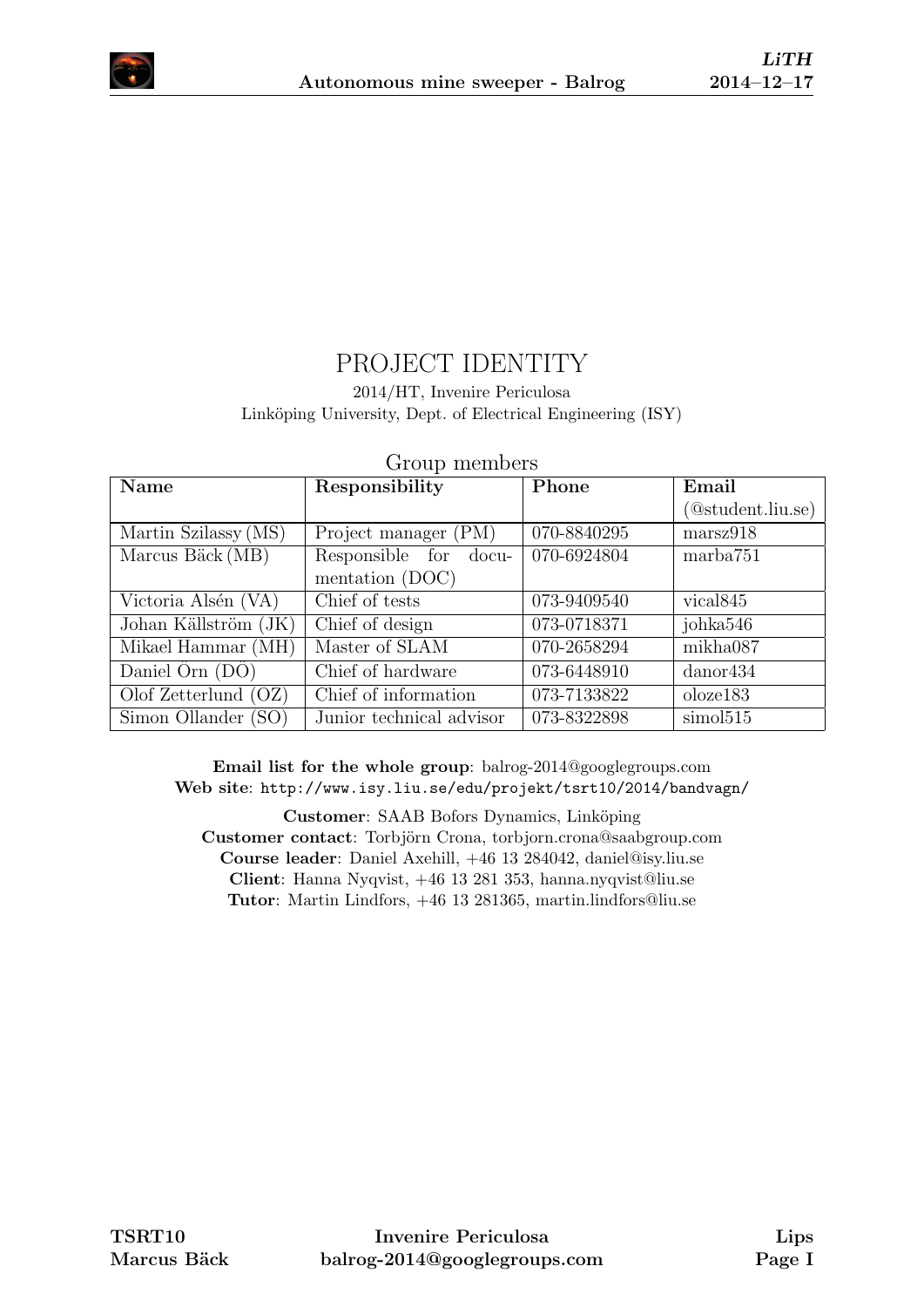

# **Contents**

|             |     | Document history                                                                        | III            |
|-------------|-----|-----------------------------------------------------------------------------------------|----------------|
| $\mathbf 1$ |     | Time consumption                                                                        |                |
|             | 1.1 |                                                                                         | 1              |
|             | 1.2 | Time consumption compared to time plan $\ldots \ldots \ldots \ldots \ldots \ldots$      | -1             |
| $\bf{2}$    |     | Analysis of work and problems                                                           | $\overline{2}$ |
|             | 2.1 | What happened during the different phases $(good/bad/cause)$ ?                          | 2              |
|             | 2.2 | How did we cooperate (responsibilities, decisions, communication etc.)?                 | $\overline{2}$ |
|             | 2.3 | How did we use the project model? $\dots \dots \dots \dots \dots \dots \dots \dots$     | $\overline{2}$ |
|             | 2.4 |                                                                                         | $\overline{2}$ |
|             | 2.5 |                                                                                         | 2              |
|             | 2.6 |                                                                                         | - 3            |
| 3           |     | Objective completion                                                                    | $\overline{4}$ |
|             | 3.1 |                                                                                         | $\overline{4}$ |
|             | 3.2 |                                                                                         | $\overline{4}$ |
|             | 3.3 | How was the study situation influencing the project? $\ldots \ldots \ldots \ldots$      | $\overline{4}$ |
| 4           |     | <b>Summary</b>                                                                          | 5              |
|             | 4.1 | The three most important experiences $\ldots \ldots \ldots \ldots \ldots \ldots \ldots$ | $\overline{5}$ |
|             | 4.2 | Advice to those who will perform a similar project $\dots \dots \dots \dots \dots$      | $\overline{5}$ |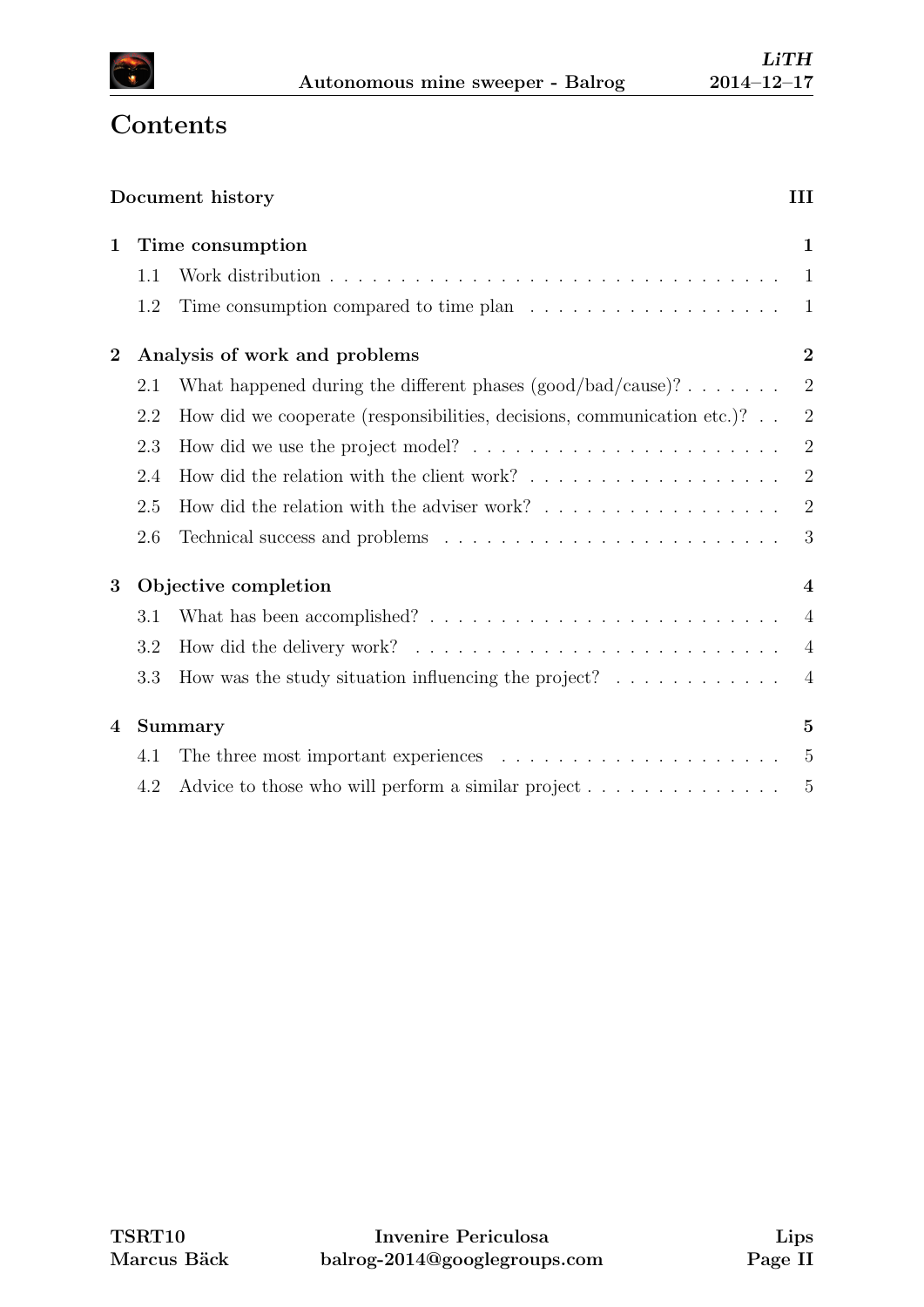

Document history

|  | Version   Date   Changes | Sign   Reviewed |
|--|--------------------------|-----------------|
|  | First draft              |                 |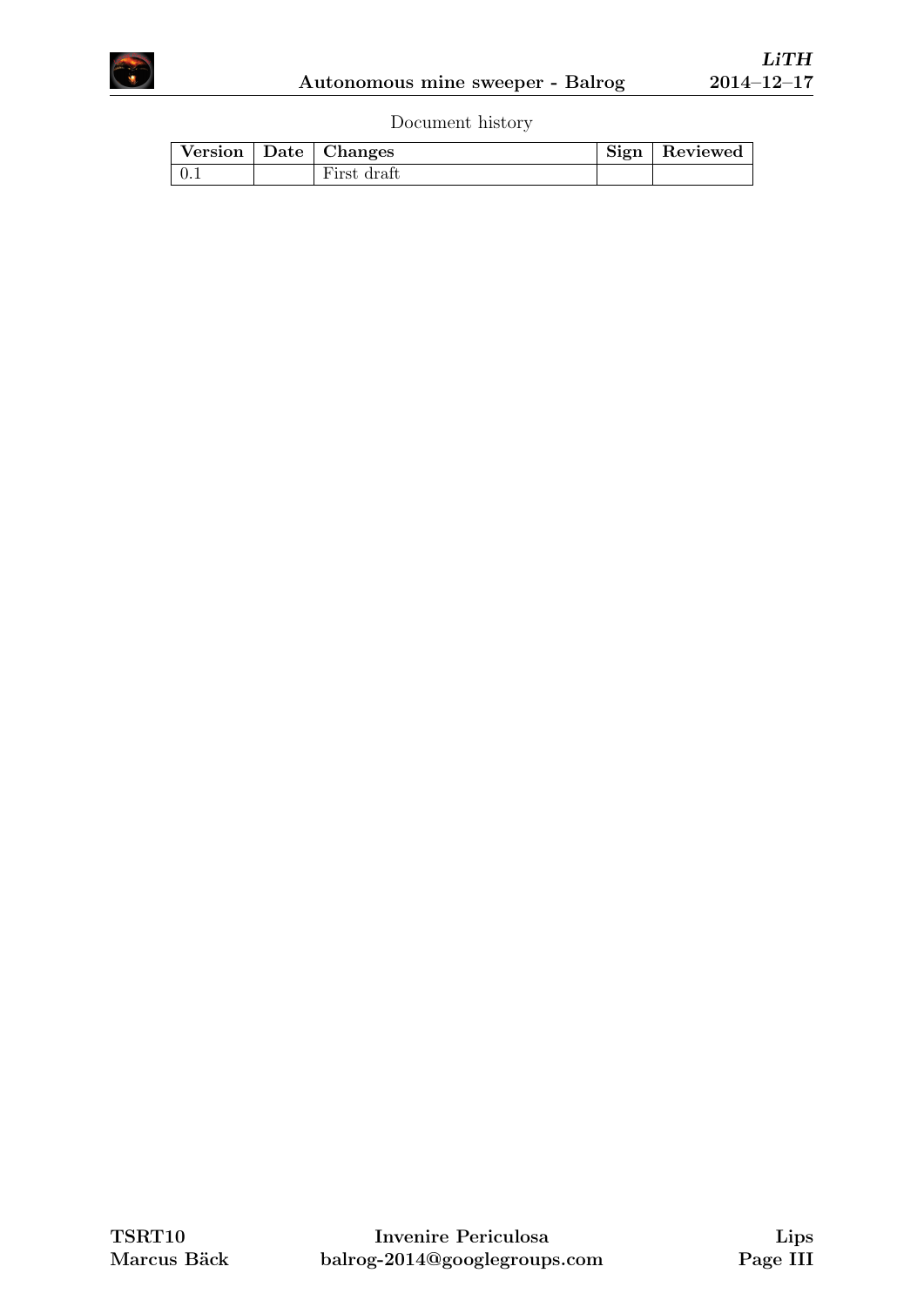

# <span id="page-4-0"></span>1 Time consumption

In general the time consumed has gone according to plans - some activities have been removed and some have been added to clarify the tasks.

#### <span id="page-4-1"></span>1.1 Work distribution

No extreme work load - little work during weekends and evenings, as a consequence of careful planning.

Some persons experienced more work load compared to others (or got more things done at least) since their knowledge was highly appreciated and needed for smooth continuation of project. This was mostly regarding GitHub experience and similar software.

The work was divided into three main groups, with 2-3 persons in each. Their respective areas were

- SLAM Obstacle detection, Filter and Route planning
- Map structure and logic
- Communication, GUI and Sampling

Since the majority of all header files were written in the design phase, the communication and synchronisation between the groups worked agreeably. In this way, you already had the knowledge of what the others were up to and what data structures they were using.

#### <span id="page-4-2"></span>1.2 Time consumption compared to time plan

About 10% of total project time was dedicated for the general buffer as to compensate for any delays. Atop of this a buffer for fault corrections after test was added.

Since the deadline for the design phase was postponed the work load of this phase was a bit higher than expected. The project group reasoned that we during this time could evolve the design implementation and thus facilitate the implementation phase.

The implementation phase also took more time than expected. Much of the code base was not of such a quality that it could be understood and, consequently, used in this year's Balrog project. This lack of structure that was needed to be able to pick up where last year's project group left off, gave reason for putting more emphasis on code structure and commenting this year.

In Table [1.1,](#page-4-4) the planned time versus spent time can be studied, where the 'Before' phase consists of both pre-phase and design phase.

<span id="page-4-3"></span>

| Table 1.1: Time consumption compared to time plan. |                              |                   |  |
|----------------------------------------------------|------------------------------|-------------------|--|
|                                                    | Phase   Planned time [hours] | Used time [hours] |  |
| Before $  684$                                     |                              | 721.5             |  |
| During   $809.5$                                   |                              | -994              |  |
| After                                              | 287.5                        | $\approx 200$     |  |

<span id="page-4-4"></span>Table 1.1: Time consumption compared to time plan.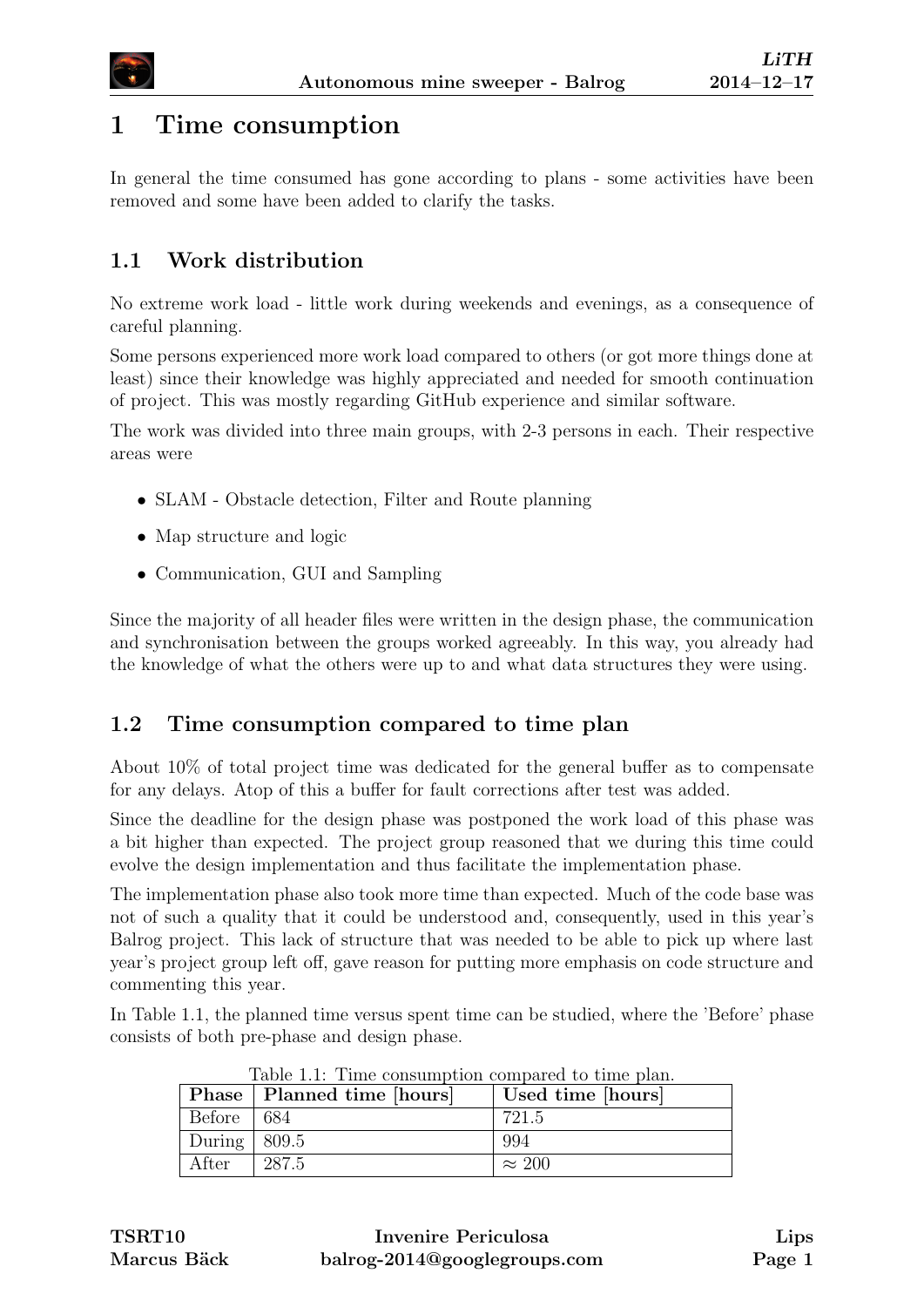# 2 Analysis of work and problems

## <span id="page-5-0"></span>2.1 What happened during the different phases (good/bad/ cause)?

During the pre-phase, the decision to write a thorough design specification was taken. This resulted in extensive documentational work the following weeks, which had the advantage of making every group member aware of what was to be implemented. This helped communication and cooperation. On the other hand, the prolonged design phase resulted in less time for implementation, which was not enough for all the initial requirements.

### <span id="page-5-1"></span>2.2 How did we cooperate (responsibilities, decisions, communication etc.)?

The cooperation and communication was largely done by software tools - todos in LATEX and Doxygen, GitHub issues and of course regular e-mails and text messages. Weekly meetings of one hour were held, where group members could bring up problems and ask for help if they were stuck. This allowed for redistribution of work if necessary.

No major decision problems occurred during the project, most decisions were taken as a group but often as a consequence of preparatory work and drafts done by individual group members.

#### <span id="page-5-2"></span>2.3 How did we use the project model?

The LIPS model was followed very closely in general during this project, the documents relevant for this project were chosen and written. A main advantage has been the accessibility of well-written documents that group members could consult if they needed a quick answer regarding any subsystem.

## <span id="page-5-3"></span>2.4 How did the relation with the client work?

The documents have been quickly reviewed with clear feedback by the client, which was appreciated by Invenire Periculosa.

Overall relation worked fine, client was easy to get in touch with and was flexible and able to reason with. One thing that could be improved when reviewing documents would be to always give a time when the review should be complete, to enable accurate planning.

## <span id="page-5-4"></span>2.5 How did the relation with the adviser work?

<span id="page-5-5"></span>The adviser has been present at the majority of the weekly meetings, commenting on issues and difficulties in decisions that the group has experienced. He has also responded via e-mail on questions and given hints upon how to solve certain technical problems.

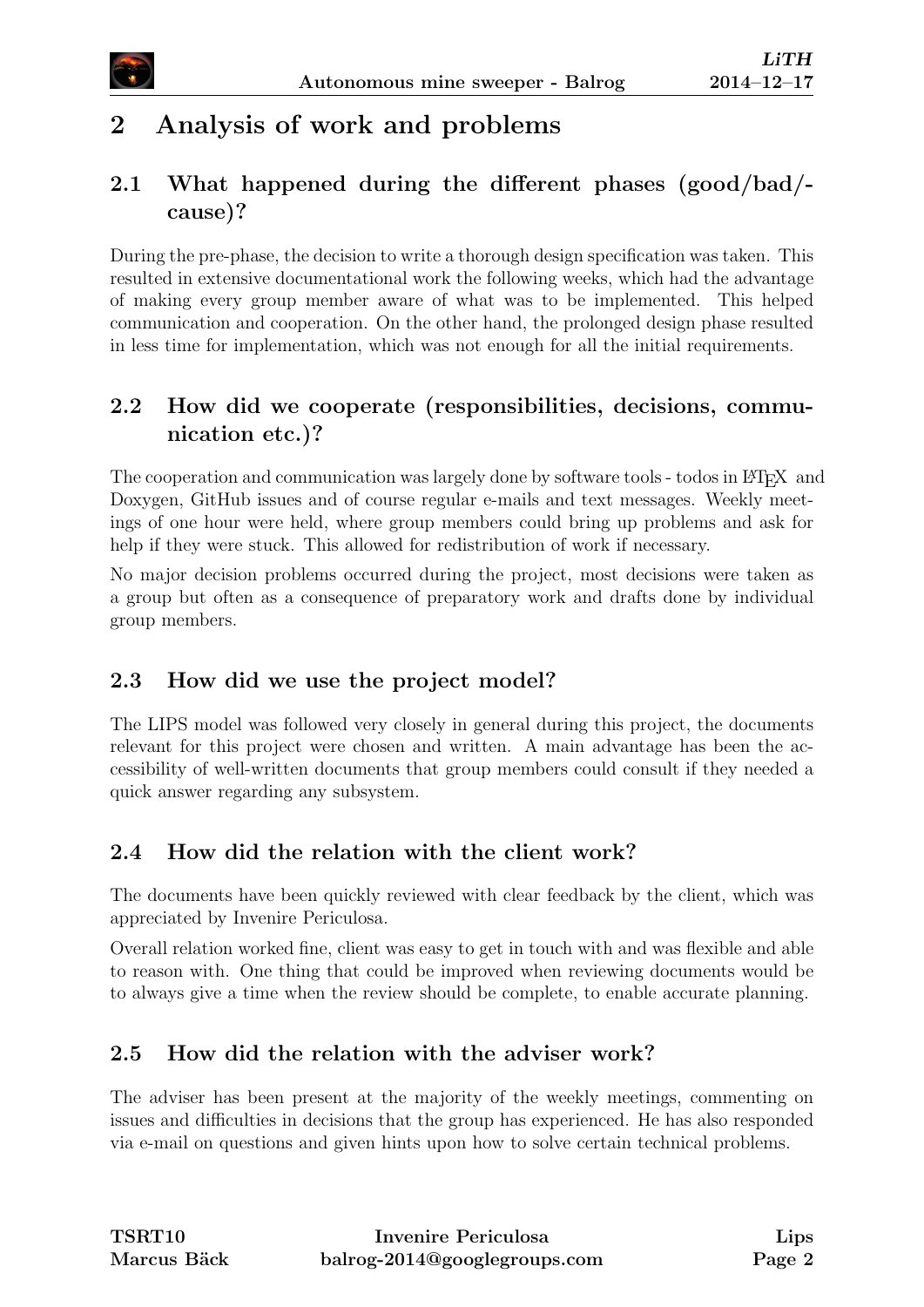

#### 2.6 Technical success and problems

The new threading system, mainly regarding sensor sampling is seen as a great improvement by the group. We have made a modular, well documented and well commented code, and hope it will be used as a base for the future. Another technical success is the new hardware, e.g. the rack protecting the laser sensor. The sensor suffered no damage, even when the vehicle tipped over.

<span id="page-6-0"></span>Technical difficulties have been experienced with the ARM processor controlling the track motion, since it automatically activates by random contact with metal. Once it starts it cannot be turned off, except via the hardware shutdown button, which in turn may cause the problem of putting the computer in fail-safe mode. The group has looked into the problem, but it is probably a hardware issue.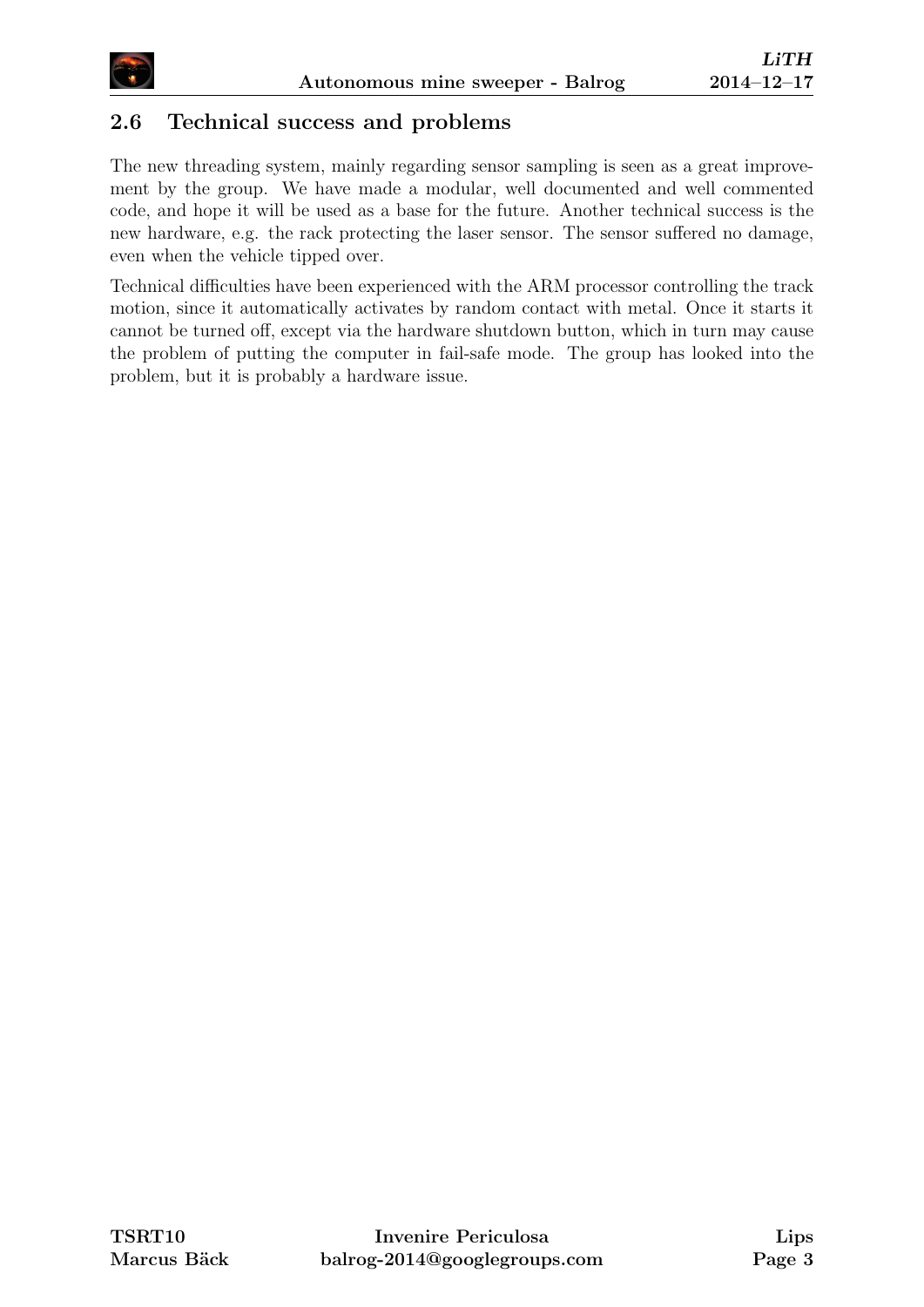

# 3 Objective completion

The renegotiated requirements were completed, however the initial ones proved too time consuming to fully implement as little code could be reused. That is why the project shifted focus from making a complete product to making a modular one, not forcing the next group to redo everything from scratch.

# <span id="page-7-0"></span>3.1 What has been accomplished?

A great base for further development:

- Hardware mounting
- Sensor sampling
- Communication
- Line extraction
- Map structure
- Route planning
- Marginalized particle filter
- Hand controller of the vehicle

#### <span id="page-7-1"></span>3.2 How did the delivery work?

During the delivery, a presentation was held, which seemed appreciated by both corporate and academic staff. Also a demo of the system was held, initially inhibited by the ARM processor problem, which was soon solved. Manual control of the vehicle was shown, and the output values of the marginalized particle filter were demonstrated. Our wish was to also demonstrate the obstacle detection on the map of the GUI, but this was not fully implemented.

#### <span id="page-7-2"></span>3.3 How was the study situation influencing the project?

<span id="page-7-3"></span>Some of the group members were unevenly charged with work load outside the project which led to a slight unevenness in total work distribution. A certain liberty was given, making it possible to compensate for missed hours later, or working in advance to prepare for a period with heavy work load.